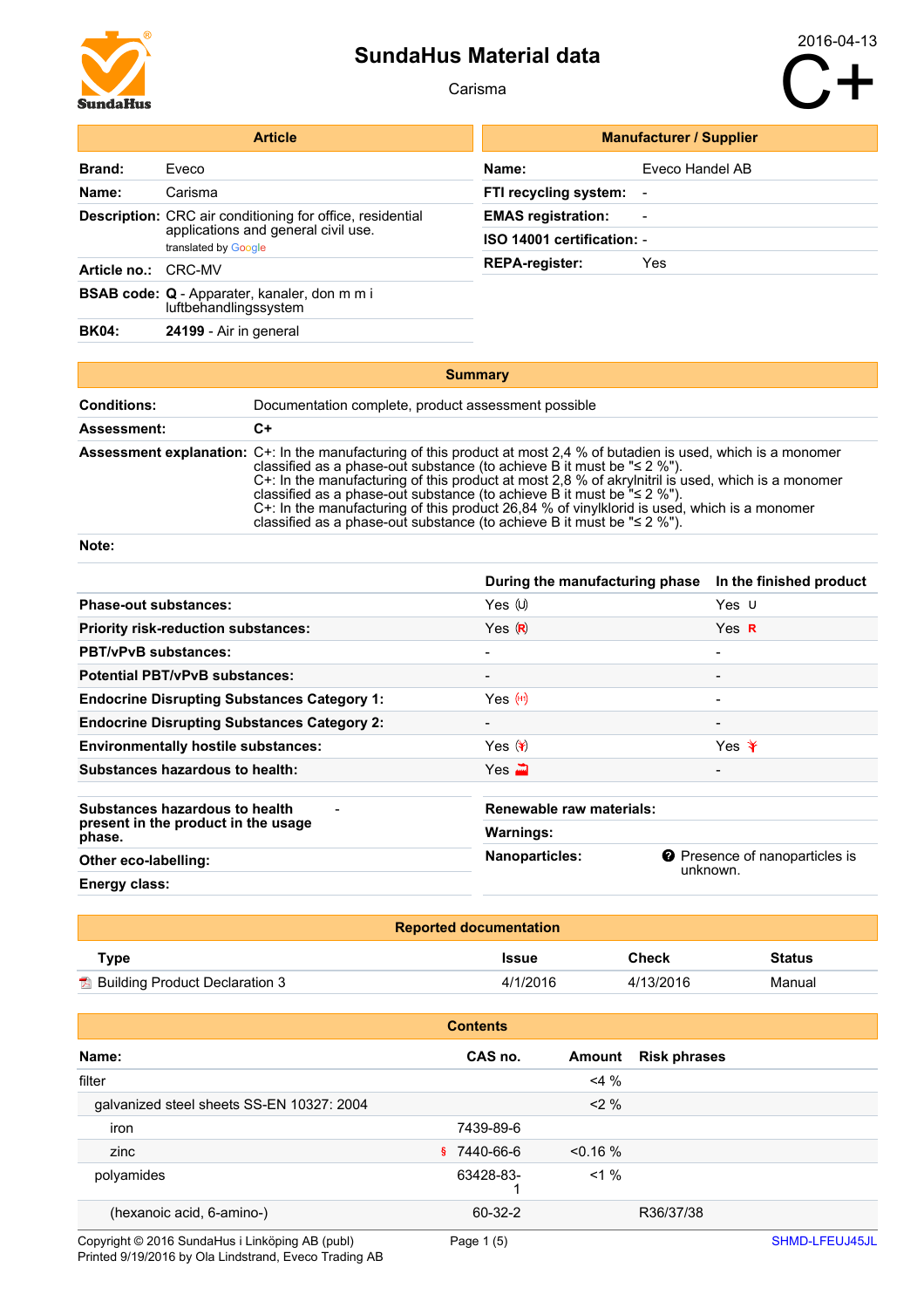

|                                                       |                         |    | <b>Contents</b> |               |                                                    |
|-------------------------------------------------------|-------------------------|----|-----------------|---------------|----------------------------------------------------|
| Name:                                                 |                         |    | CAS no.         | <b>Amount</b> | <b>Risk phrases</b>                                |
| 1-propene, homopolymer                                |                         |    | 9003-07-0       | $< 1 \%$      |                                                    |
| (1-propene)                                           |                         |    | 115-07-1        |               | R <sub>12</sub>                                    |
| Fan and Motor                                         |                         |    |                 | 27 %          |                                                    |
| aluminum                                              |                         |    | 7429-90-5       | 5.94 %        |                                                    |
| copper                                                |                         | S. | 7440-50-8       | 5.94 %        |                                                    |
| 1-propene, homopolymer                                |                         |    | 9003-07-0       | 1.08 %        |                                                    |
| (1-propene)                                           |                         |    | 115-07-1        |               | R <sub>12</sub>                                    |
| steel                                                 |                         |    | 68467-81-<br>2  | 14.04 %       |                                                    |
| iron                                                  |                         |    | 7439-89-6       | ≤13.7592 %    |                                                    |
| carbon                                                |                         |    | 7440-44-0       | ≤0.02808 %    |                                                    |
| copper                                                |                         |    | \$7440-50-8     | ≤0.07722 %    |                                                    |
| manganese                                             |                         |    | 7439-96-5       | < 0.19656 %   |                                                    |
| (sulfur)                                              |                         |    | 7704-34-9       | ≤0.005616 %   | <b>R38</b>                                         |
| zinc                                                  |                         |    | 7440-66-6       | ≤1.1232 %     |                                                    |
| Housing                                               |                         |    |                 | 61 %          |                                                    |
| acrylonitrile butadiene styrene polymer               |                         |    | 9003-56-9       | 3.05 %        |                                                    |
| (2-propenenitrile)                                    | U                       | S  | $107 - 13 - 1$  | ≤1.0675 %     | R11, R41, R43, R45, R23/24/25,<br>R37/38, R51/53   |
| (1,3-butadiene)                                       | U                       | ş  | 106-99-0        | ≤0.915 $%$    | R12, R45, R46                                      |
| (benzene, ethenyl-)                                   | <b>R</b> H <sub>1</sub> |    | 100-42-5        | ≤1.83 %       | R10, R20, R36/38                                   |
| galvanized steel sheets SS-EN 10327: 2004             |                         |    |                 | 26.23 %       |                                                    |
| iron                                                  |                         |    | 7439-89-6       |               |                                                    |
| zinc                                                  |                         |    | \$7440-66-6     | 2.0984 %      |                                                    |
| polyamides                                            |                         |    | 63428-83-<br>1  | <0.976 %      |                                                    |
| (hexanoic acid, 6-amino-)                             |                         |    | 60-32-2         |               | R36/37/38                                          |
| ethene, homopolymer                                   |                         |    | 9002-88-4       | < 0.976 %     |                                                    |
| (ethene)                                              |                         |    | 74-85-1         |               | R12, R67                                           |
| 1-propene, homopolymer                                |                         |    | 9003-07-0       | < 0.976 %     |                                                    |
| (1-propene)                                           |                         |    | 115-07-1        |               | R <sub>12</sub>                                    |
| polyurethane                                          |                         |    | 9009-54-5       | 0.976 %       |                                                    |
| stannane, dibutylbis[(1-oxododecyl)oxy]-              | U                       |    | 77-58-7         | <0.00976 %    | R22, R25, R34, R60, R68, R36/38,<br>R48/22, R50/53 |
| diethyl bis(2-<br>hydroxyethyl)aminomethylphosphonate | R                       |    | 2781-11-5       | < 0.01952 %   | R22, R43                                           |
| (isocyanates)                                         | R                       |    |                 |               | R23, R36/37/38, R42/43                             |
| unspecified antioxidant for PS and PUR                |                         |    | 2082-79-3       | <0.01952 %    |                                                    |
| PVC-coated Steel                                      |                         |    |                 | 26.84 %       |                                                    |
| ethene, chloro-, homopolymer                          |                         |    | 9002-86-2       |               |                                                    |
| (ethene, chloro-)                                     | U                       |    | 75-01-4         |               | R <sub>12</sub> , R <sub>45</sub>                  |
| aliphatic                                             |                         |    |                 |               |                                                    |
| (phosphorus)                                          |                         |    | 7723-14-0       |               | R11, R16, R52/53                                   |
| iron                                                  |                         |    | 7439-89-6       |               |                                                    |
| silicon                                               |                         |    | 7440-21-3       |               |                                                    |
| carbon                                                |                         |    | 7440-44-0       |               |                                                    |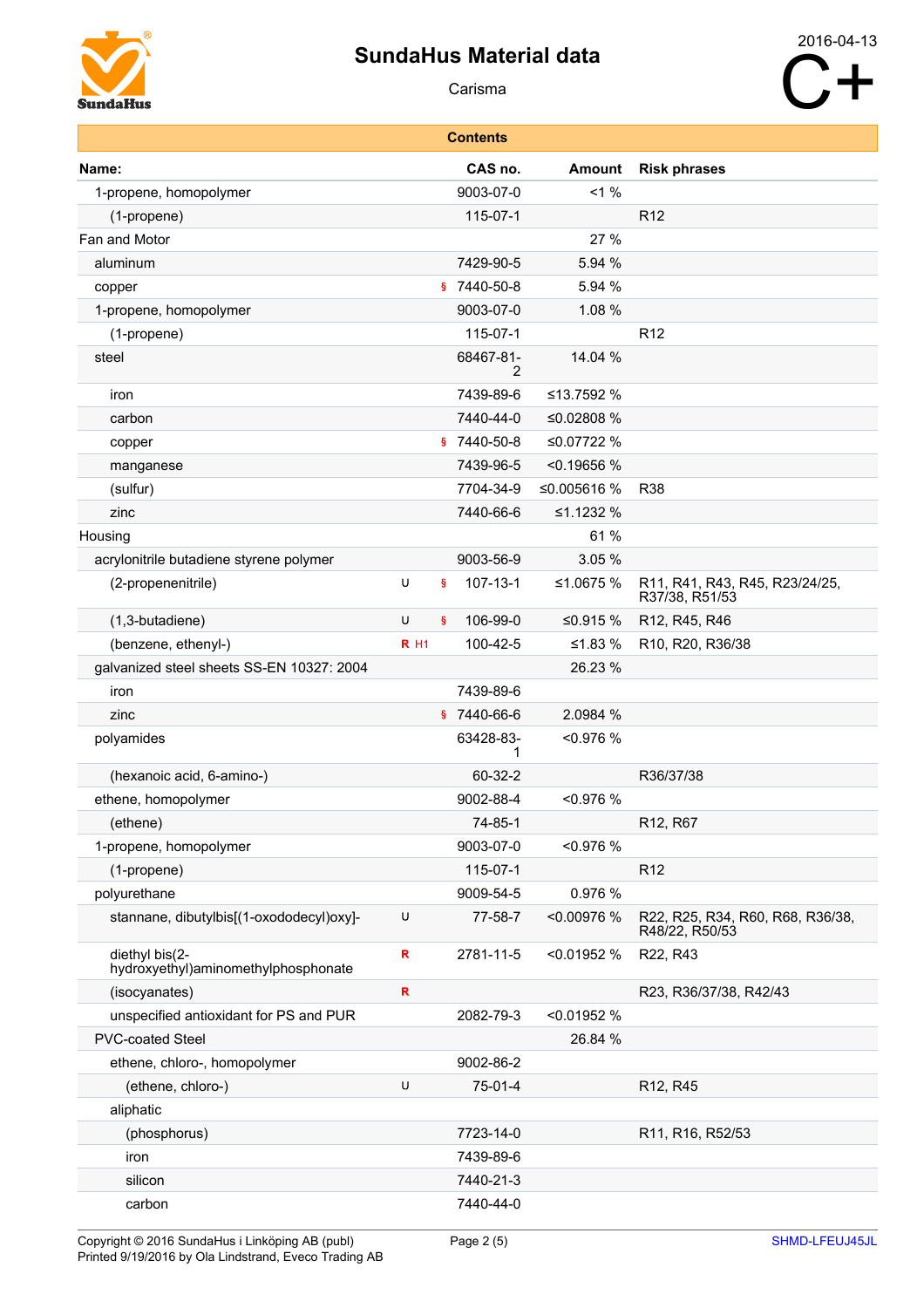

## Carisma

| CAS no.<br><b>Risk phrases</b><br>Name:<br><b>Amount</b><br>7439-96-5<br>manganese<br>7704-34-9<br><b>R38</b><br>(sulfur)<br>titanium<br>7440-32-6<br>zinc<br>7440-66-6<br>68467-81-<br>$< 0.976 \%$<br>steel<br>2<br>7439-89-6<br>< 0.95648 %<br>iron<br>7440-44-0<br><0.001952 %<br>carbon<br>\$7440-50-8<br><0.005368 %<br>copper<br>7439-96-5<br>< 0.013664 %<br>manganese<br>7704-34-9<br>< 0.0003904<br>R38<br>(sulfur)<br>$\%$<br><0.06832 %<br>7440-66-6<br>zinc<br>2%<br>63428-83-<br>polyamides<br>1<br>(hexanoic acid, 6-amino-)<br>60-32-2<br>R36/37/38<br>Coil<br>15 %<br>acrylonitrile butadiene styrene polymer<br>9003-56-9<br>4.95 %<br>U<br>(2-propenenitrile)<br>S<br>107-13-1<br>≤1.7325 %<br>R11, R41, R43, R45, R23/24/25,<br>R37/38, R51/53<br>U<br>106-99-0<br>S<br>≤1.485 %<br>R12, R45, R46<br>$(1, 3$ -butadiene) |  | <b>Contents</b> |  |
|----------------------------------------------------------------------------------------------------------------------------------------------------------------------------------------------------------------------------------------------------------------------------------------------------------------------------------------------------------------------------------------------------------------------------------------------------------------------------------------------------------------------------------------------------------------------------------------------------------------------------------------------------------------------------------------------------------------------------------------------------------------------------------------------------------------------------------------------|--|-----------------|--|
|                                                                                                                                                                                                                                                                                                                                                                                                                                                                                                                                                                                                                                                                                                                                                                                                                                              |  |                 |  |
|                                                                                                                                                                                                                                                                                                                                                                                                                                                                                                                                                                                                                                                                                                                                                                                                                                              |  |                 |  |
|                                                                                                                                                                                                                                                                                                                                                                                                                                                                                                                                                                                                                                                                                                                                                                                                                                              |  |                 |  |
|                                                                                                                                                                                                                                                                                                                                                                                                                                                                                                                                                                                                                                                                                                                                                                                                                                              |  |                 |  |
|                                                                                                                                                                                                                                                                                                                                                                                                                                                                                                                                                                                                                                                                                                                                                                                                                                              |  |                 |  |
|                                                                                                                                                                                                                                                                                                                                                                                                                                                                                                                                                                                                                                                                                                                                                                                                                                              |  |                 |  |
|                                                                                                                                                                                                                                                                                                                                                                                                                                                                                                                                                                                                                                                                                                                                                                                                                                              |  |                 |  |
|                                                                                                                                                                                                                                                                                                                                                                                                                                                                                                                                                                                                                                                                                                                                                                                                                                              |  |                 |  |
|                                                                                                                                                                                                                                                                                                                                                                                                                                                                                                                                                                                                                                                                                                                                                                                                                                              |  |                 |  |
|                                                                                                                                                                                                                                                                                                                                                                                                                                                                                                                                                                                                                                                                                                                                                                                                                                              |  |                 |  |
|                                                                                                                                                                                                                                                                                                                                                                                                                                                                                                                                                                                                                                                                                                                                                                                                                                              |  |                 |  |
|                                                                                                                                                                                                                                                                                                                                                                                                                                                                                                                                                                                                                                                                                                                                                                                                                                              |  |                 |  |
|                                                                                                                                                                                                                                                                                                                                                                                                                                                                                                                                                                                                                                                                                                                                                                                                                                              |  |                 |  |
|                                                                                                                                                                                                                                                                                                                                                                                                                                                                                                                                                                                                                                                                                                                                                                                                                                              |  |                 |  |
|                                                                                                                                                                                                                                                                                                                                                                                                                                                                                                                                                                                                                                                                                                                                                                                                                                              |  |                 |  |
|                                                                                                                                                                                                                                                                                                                                                                                                                                                                                                                                                                                                                                                                                                                                                                                                                                              |  |                 |  |
|                                                                                                                                                                                                                                                                                                                                                                                                                                                                                                                                                                                                                                                                                                                                                                                                                                              |  |                 |  |
|                                                                                                                                                                                                                                                                                                                                                                                                                                                                                                                                                                                                                                                                                                                                                                                                                                              |  |                 |  |
| (benzene, ethenyl-)<br><b>R</b> H <sub>1</sub><br>100-42-5<br>≤2.97 %<br>R10, R20, R36/38                                                                                                                                                                                                                                                                                                                                                                                                                                                                                                                                                                                                                                                                                                                                                    |  |                 |  |
| 0.3%<br>aluminum<br>7429-90-5                                                                                                                                                                                                                                                                                                                                                                                                                                                                                                                                                                                                                                                                                                                                                                                                                |  |                 |  |
| < 1.05 %<br>galvanized steel sheets SS-EN 10327: 2004                                                                                                                                                                                                                                                                                                                                                                                                                                                                                                                                                                                                                                                                                                                                                                                        |  |                 |  |
| 7439-89-6<br>iron                                                                                                                                                                                                                                                                                                                                                                                                                                                                                                                                                                                                                                                                                                                                                                                                                            |  |                 |  |
| 7440-66-6<br>$< 0.084 \%$<br>zinc<br>S                                                                                                                                                                                                                                                                                                                                                                                                                                                                                                                                                                                                                                                                                                                                                                                                       |  |                 |  |
| \$7440-50-8<br>4.05 %<br>copper                                                                                                                                                                                                                                                                                                                                                                                                                                                                                                                                                                                                                                                                                                                                                                                                              |  |                 |  |
| 32131-17-<br>< 1.05 %<br>poly[imino(1,6-dioxo-1,6-hexanediyl)imino-1,6-<br>2<br>hexanediyl]                                                                                                                                                                                                                                                                                                                                                                                                                                                                                                                                                                                                                                                                                                                                                  |  |                 |  |
| R36<br>(hexanedioic acid)<br>124-04-9                                                                                                                                                                                                                                                                                                                                                                                                                                                                                                                                                                                                                                                                                                                                                                                                        |  |                 |  |
| (1,6-hexanediamine)<br>124-09-4<br>R34, R37, R21/22                                                                                                                                                                                                                                                                                                                                                                                                                                                                                                                                                                                                                                                                                                                                                                                          |  |                 |  |
| stainless steel EN 1.4016, X6Cr17, AISI (UNS)<br>1.95 %<br>430, SS 2320                                                                                                                                                                                                                                                                                                                                                                                                                                                                                                                                                                                                                                                                                                                                                                      |  |                 |  |
| 7723-14-0<br>≤0.00078 %<br>R11, R16, R52/53<br>(phosphorus)                                                                                                                                                                                                                                                                                                                                                                                                                                                                                                                                                                                                                                                                                                                                                                                  |  |                 |  |
| 7439-89-6<br>iron                                                                                                                                                                                                                                                                                                                                                                                                                                                                                                                                                                                                                                                                                                                                                                                                                            |  |                 |  |
| silicon<br>7440-21-3<br>≤0.0195 %                                                                                                                                                                                                                                                                                                                                                                                                                                                                                                                                                                                                                                                                                                                                                                                                            |  |                 |  |
| 7440-44-0<br>≤0.00156 %<br>carbon                                                                                                                                                                                                                                                                                                                                                                                                                                                                                                                                                                                                                                                                                                                                                                                                            |  |                 |  |
| chromium<br>7440-47-3<br>≤0.351 $%$                                                                                                                                                                                                                                                                                                                                                                                                                                                                                                                                                                                                                                                                                                                                                                                                          |  |                 |  |
| 7439-96-5<br>≤0.0195 %<br>manganese                                                                                                                                                                                                                                                                                                                                                                                                                                                                                                                                                                                                                                                                                                                                                                                                          |  |                 |  |
| 7704-34-9<br>≤0.0002925<br><b>R38</b><br>(sulfur)<br>$\%$                                                                                                                                                                                                                                                                                                                                                                                                                                                                                                                                                                                                                                                                                                                                                                                    |  |                 |  |
| 2%<br>steel 8,8 FZB                                                                                                                                                                                                                                                                                                                                                                                                                                                                                                                                                                                                                                                                                                                                                                                                                          |  |                 |  |
| 2%<br>7439-89-6<br>iron                                                                                                                                                                                                                                                                                                                                                                                                                                                                                                                                                                                                                                                                                                                                                                                                                      |  |                 |  |
| \$7440-66-6<br>$< 0.14 \%$<br>zinc                                                                                                                                                                                                                                                                                                                                                                                                                                                                                                                                                                                                                                                                                                                                                                                                           |  |                 |  |

**Emissions**

**VOC:**

**Energy consumption**

**Raw materials:**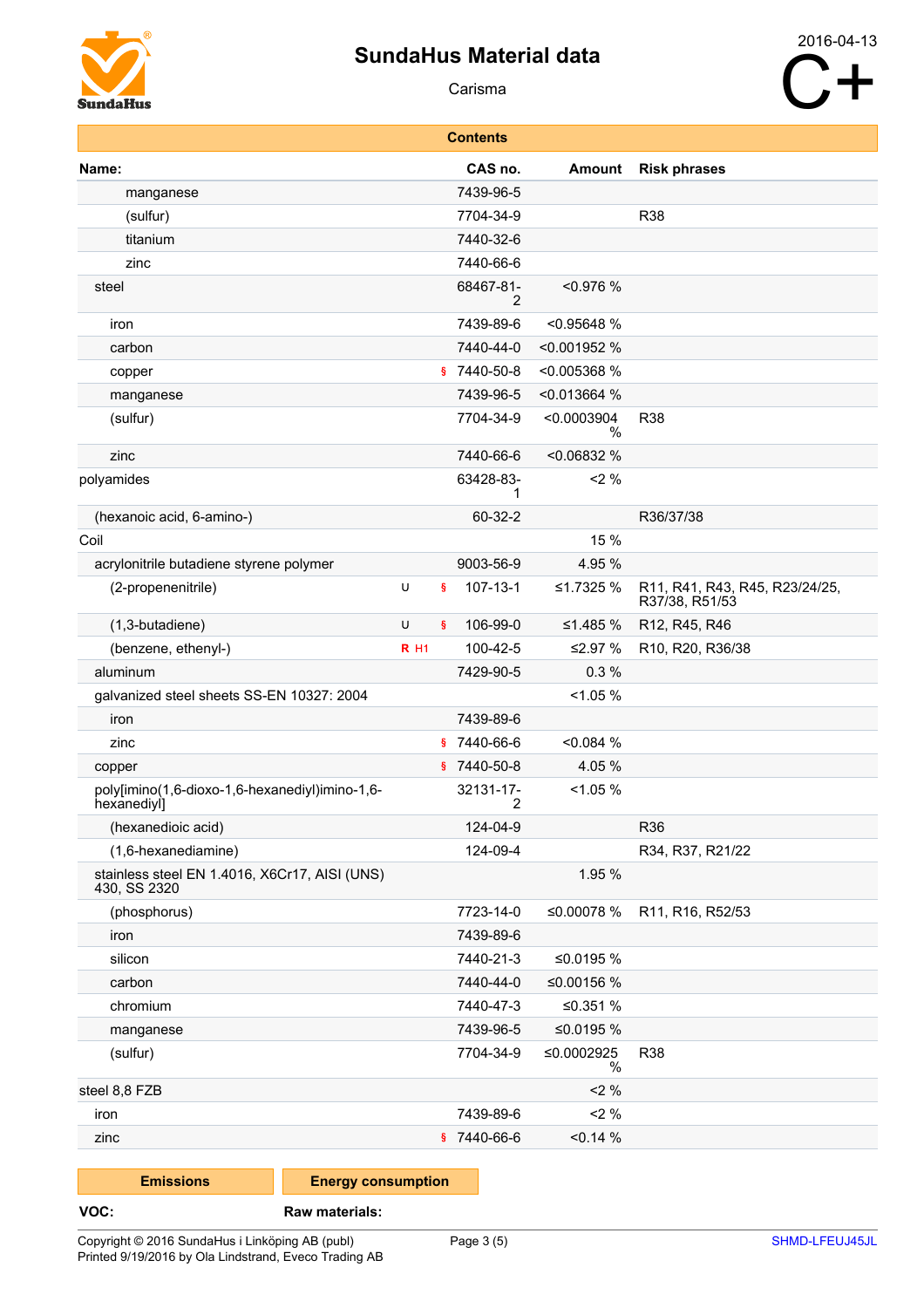

#### Carisma

| <b>Emissions</b> | <b>Energy consumption</b> | <b>Residual products / Waste</b>  |                                                                                                          |                                                                                                          |  |  |
|------------------|---------------------------|-----------------------------------|----------------------------------------------------------------------------------------------------------|----------------------------------------------------------------------------------------------------------|--|--|
| <b>TVOC:</b>     | <b>Manufacturing:</b>     |                                   | During                                                                                                   | <b>During</b>                                                                                            |  |  |
| TVOC 4:          | Total:                    |                                   | construction                                                                                             | demolition                                                                                               |  |  |
| <b>TVOC 26:</b>  |                           | Re-use:                           |                                                                                                          |                                                                                                          |  |  |
| Formaldehyde:    |                           | <b>Material recycling:</b>        | Yes                                                                                                      |                                                                                                          |  |  |
| Conforms to E1:  |                           | <b>Energy recycling:</b>          |                                                                                                          |                                                                                                          |  |  |
|                  |                           | Landfill deposition:              |                                                                                                          |                                                                                                          |  |  |
|                  |                           | <b>EWC (European Waste Code):</b> | 17 04 01<br>17 04 02<br>17 04 03<br>17 04 04<br>17 04 05<br>16 01 17<br>20 01 39<br>16 01 22<br>20 03 01 | 17 04 01<br>17 04 02<br>17 04 03<br>17 04 04<br>17 04 05<br>16 01 17<br>20 01 39<br>16 01 22<br>20 03 01 |  |  |
|                  |                           | <b>Hazardous waste:</b>           | -                                                                                                        | -                                                                                                        |  |  |

**Portion of recycled material**

**Service life:** -15 år

**Service life**

**Pre-consumer:**

**Post-consumer:**

**Classification of the product**

**Hazard statements:**

**Precautionary statements**

**Risk phrases**

**Safety phrases**

**Miscellaneous**

| Assessed: | 4/13/2016 by Åsa Rahm                                   |
|-----------|---------------------------------------------------------|
| Revised:  |                                                         |
|           | <b>SHMD number: SHMD-LFEUJ45JL</b>                      |
| Criteria: | SundaHus Material Data Assessment Criteria edition 6.00 |

|                            | <b>Explanations</b>                                                                                                                                                                                                                                                                       |
|----------------------------|-------------------------------------------------------------------------------------------------------------------------------------------------------------------------------------------------------------------------------------------------------------------------------------------|
| $\left(\bigcup\right)$     | Vid tillverkningen har det använts minst ett utfasningsämne.                                                                                                                                                                                                                              |
| U                          | Innehåller minst ett utfasningsämne. / Ämnet uppfyller kriterierna för ett utfasningsämne enligt PRIO.                                                                                                                                                                                    |
| $\left( \mathsf{R}\right)$ | Vid tillverkningen har det använts minst ett prioriterat riskminskningsämne.                                                                                                                                                                                                              |
| R                          | Innehåller minst ett prioriterat riskminskningsämne. / Ämnet uppfyller kriterierna för ett prioriterat<br>riskminskningsämne enligt PRIO.                                                                                                                                                 |
| (H)                        | Vid tillverkningen har det använts minst ett ämne som finns upptaget på Europeiska kommissionens<br>prioriteringslista över hormonstörande ämnen under kategori 1, vilket innebär att det finns vetenskapliga<br>bevis för hormonstörande effekt i minst en djurart (inklusive människa). |
| H1                         | Ämnet finns upptaget på Europeiska kommissionens prioriteringslista över hormonstörande ämnen under<br>kategori 1, vilket innebär att det finns vetenskapliga bevis för hormonstörande effekt i minst en djurart<br>(inklusive människa).                                                 |
| 画                          | Hälsofarliga ämnen i tillverkningsskedet.                                                                                                                                                                                                                                                 |
| S                          | Ämnet finns upptaget i begränsningsdatabasen.                                                                                                                                                                                                                                             |
| ❷                          | Förekomsten av nanopartiklar är okänd.                                                                                                                                                                                                                                                    |
| ¥                          | Innehåller minst ett miljöfarligt ämne.                                                                                                                                                                                                                                                   |
| $\circledast$              | Vid tillverkningen har det använts minst ett miljöfarligt ämne.                                                                                                                                                                                                                           |